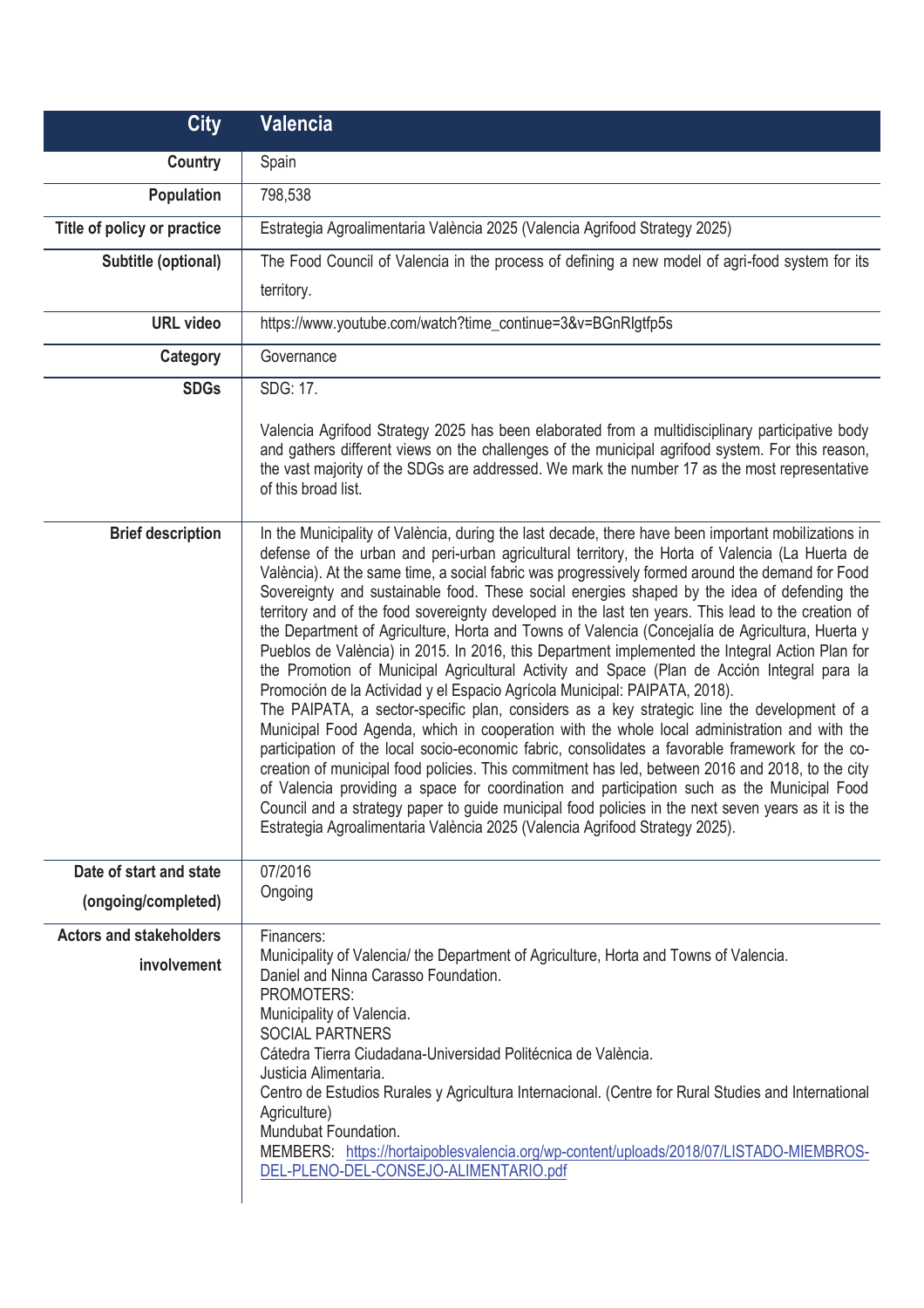| Approach   | 1. STEP 1 THEMATIC PARTICIPATIVE DIAGNOSIS: workshops, interviews, bibliographic study.<br>2. STEP 2 DRAWING UP A DRAFT STRATEGY: short channels, governance, public<br>procurements, agri-food entrepreneurs and fisheries.<br>3. STEP 3 RESULTS:<br>3.1 FOOD COUNCIL VALENCIA<br>3.2 VALENCIA AGRIFOOD STRATEGY 2025<br>On page 14 of the "Estrategia Agroalimentaria València 2025" pdf attached, you can have an<br>overview of the main steps.                                                                                                                                                                                                                                                                                                                                                                                                                                                                                                                                                                                                                                                                                                                                                                                                                                                                                                                       |
|------------|---------------------------------------------------------------------------------------------------------------------------------------------------------------------------------------------------------------------------------------------------------------------------------------------------------------------------------------------------------------------------------------------------------------------------------------------------------------------------------------------------------------------------------------------------------------------------------------------------------------------------------------------------------------------------------------------------------------------------------------------------------------------------------------------------------------------------------------------------------------------------------------------------------------------------------------------------------------------------------------------------------------------------------------------------------------------------------------------------------------------------------------------------------------------------------------------------------------------------------------------------------------------------------------------------------------------------------------------------------------------------|
| Innovation | In the case of the Municipality of Valencia, the process that led to the creation and approval of the<br>Municipal Valencia Agrifood Strategy 2025 has meant the introduction of sustainable food as an<br>incipient thematic axis in the city model of the Municipality.<br>The Valencia Agrifood Strategy 2025 and the Municipal Food Council have managed to introduce<br>sustainable and healthy food as a thematic area for the development of public policies in the<br>Valencia Municipality. Food is conceived as an important axis in the configuration of the "city<br>model" that the Municipality wants to promote.<br>In the case of Valencia, agri-food policies are particularly relevant in relation to the city model<br>insofar as the municipality is facing the challenge of revitalizing its productive agricultural<br>environment, the Horta of Valencia.<br>The Valencia Agrifood Strategy 2025, therefore, represents a very important step in the creation of<br>its own Urban Food Agenda, in line with those strategies that at a metropolitan and regional level<br>are progressing in the construction of sustainable food systems, such as the Plan for the<br>Organization and Dynamisation of the Horta, the Plan for the Agricultural Development of the<br>Horta or the 1st Plan for Ecological Production of the Valencian Community. |
| Impact     | 1. Placing sustainable food within the framework of social policies.<br>Valencia Agrifood Strategy 2025 includes a whole strategic line of action in the field of the "Right<br>to Food and Wellbeing". In the process of the development of the Valencia Agrifood Strategy<br>2025, actions on "food poverty and inclusion" were included in the 2019-2023 Social Services<br>Plan.<br>In 2019 the Department of Social Services of the Municipality of Valencia plans to launch a<br>"diagnosis" on food poverty in the city. This diagnosis will be supervised and supported by<br>different bodies of the Municipal Food Council that have been working on these issues in the city.<br>In 2020, and as a result of this diagnosis, pilot projects are expected to be carried out by the<br>Department of Social Services of the Municipality.<br>2. Favoring and boosting access to land.<br>The Municipality has created the municipal Land Bank. This tool seeks to promote access to land<br>for people who wish to start productive projects, connecting and interfacing with people who own<br>disused or not cultivated lands in the Horta of Valencia. Two transactions have been carried out<br>so far.                                                                                                                                                      |
| Inclusion  | Thematic Inclusion:<br>The process of developing the Agrifood Strategy has required a significant effort to improve and<br>strengthen intra-municipal coordination and communication.<br><b>Short Commercialization Channels:</b><br>The revision of the Ordinance Regulating Non-Sendental Sales, the creation of new Tiras de<br>Contar<br>(zero-kilometre local markets), the development of the APHORTA label or the design of the<br>ECOTIRA have been coordinated by the Department of Markets, the Department of Agriculture,<br>the Department of Education and the Observatory of Climate Change.<br>The Department of Agriculture has also worked in coordination with the autonomous department<br>of Health and Agriculture for the development of the Decree on Short Channels of<br>Commercialization.                                                                                                                                                                                                                                                                                                                                                                                                                                                                                                                                                      |